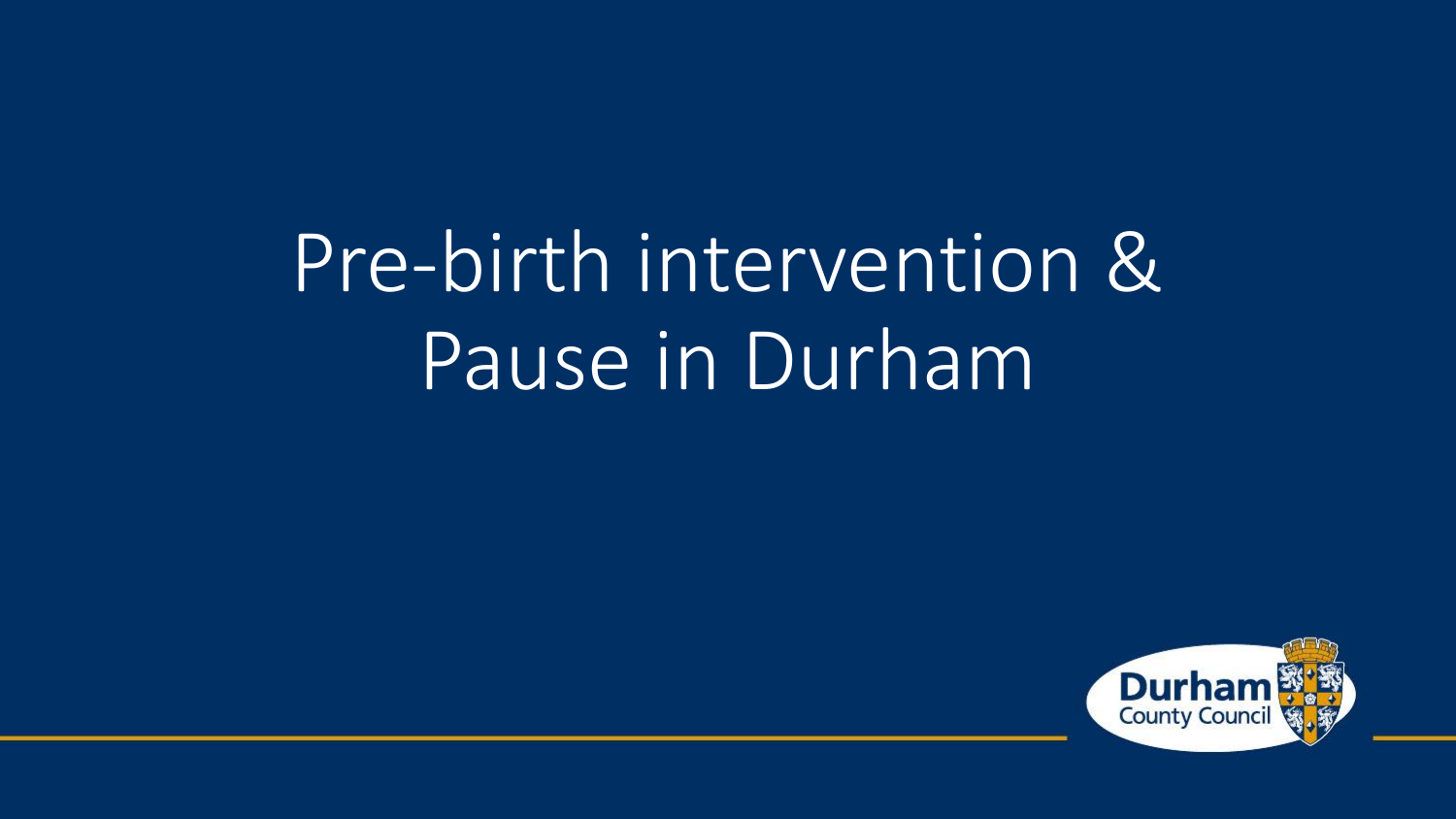### Pre-birth intervention service – criteria

New criteria for pre-birth intervention service;

- Parents who have had a previous child removed through care proceedings, where there is evidence of some positive change of circumstances
- Parents with a diagnosed learning disability
- Teenage mother under 16 who are still in fulltime education
- All care leavers up to the age of 25, who are currently permanently resident in Durham, and where the unborn meets the requirement for a statutory pre-birth assessment

To accept a referral, the following additional criteria must apply;

- The referral must be made prior to 21 weeks gestation
- Meaningful consent must have been given by the parents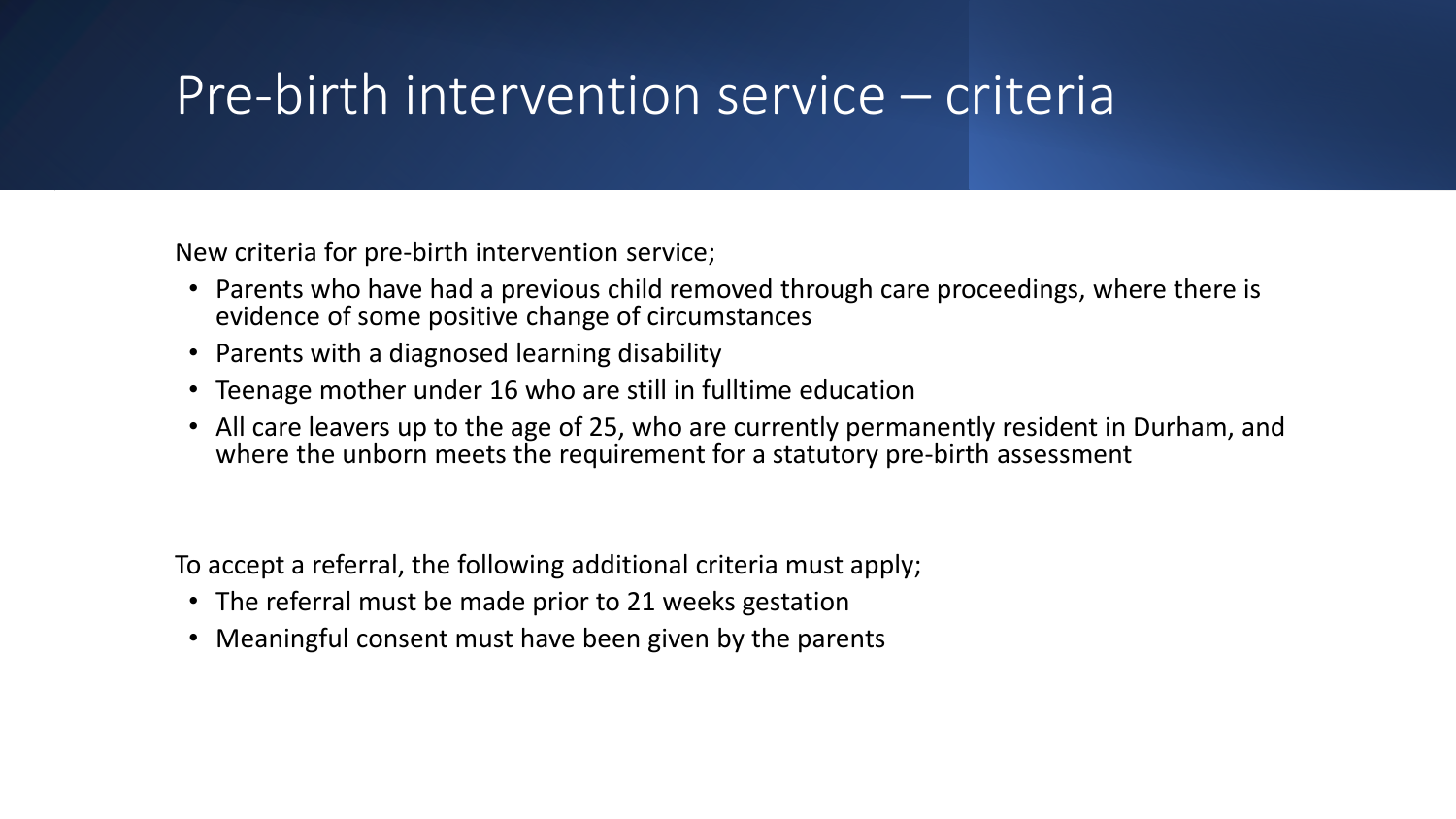# Pre-birth intervention service

### **Summary of current needs of Parent cohort**;

- 9 families where a parent or parents have a learning disability
- 3 mothers who are school age
- 9 parent/s who are care experienced 2 of which have had previous children removed
- 17 families where a parent has had a previous child removed
- 9 families outside of the criteria due to capacity in families first

### **Children's plans**;

- 14 babies are in the care of their parents
- 4 babies have plans of adoption and 1 plan of Special Guardianship
- 13 are unborn and in assessment stage
- 16 sets of care proceedings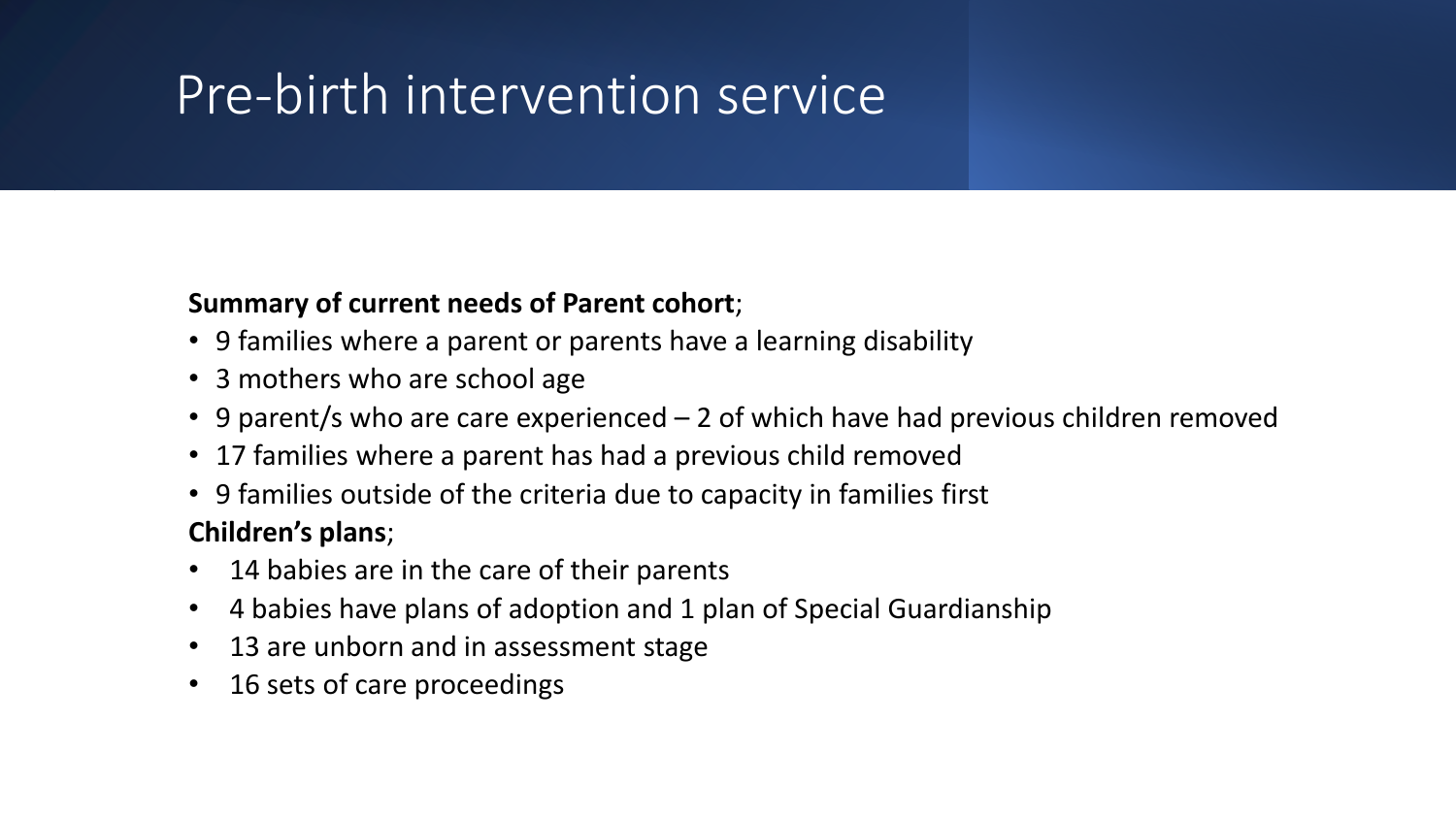# Pre-birth intervention service

- All families receive the intensive pre and post birth intervention, delivering proactive, practical and emotional support building on strengths and addressing gaps in knowledge
- Hope boxes
- Real care babies
- All Social workers have received training to support them to assess parents with learning disabilities
- Pre-Birth and Under One Delivery group **-** oversight of integrated pathways of support across universal, targeted safeguarding and specialist services

#### **Next steps**

- Reviewing the criteria to widen and expand the scope for referrals
- Pre-birth clinics ensure there is consistently of practice and the progression of plans across Families First Teams
- Focus on fostering for adoption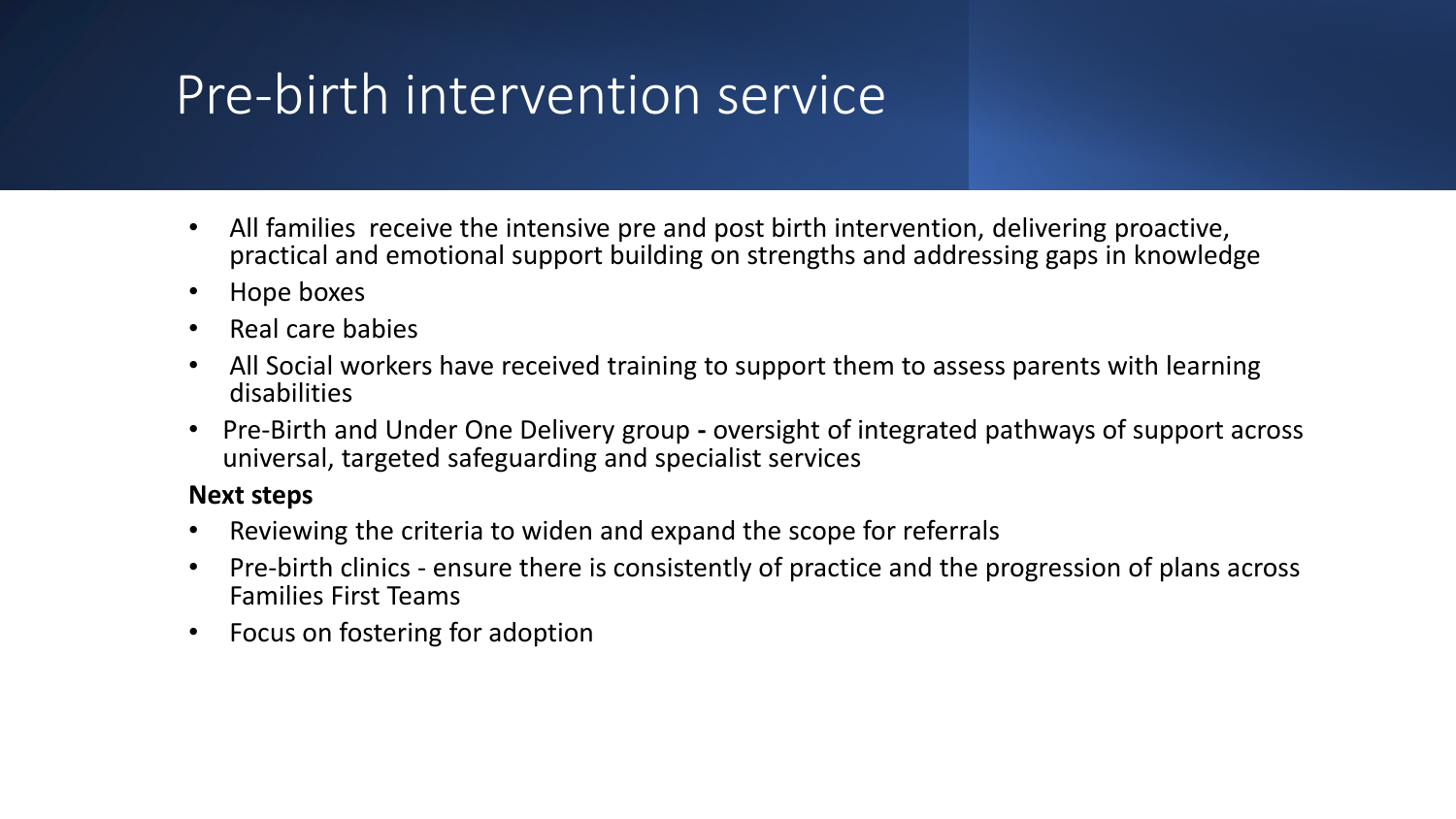### Pause in Durham

- Pause Durham is actively working with 23 women in total 2 are in pre-engagement stage
- The 21 women on the programme have had a total of 83 children removed from their care.
- The women range in age from 22 40 years old.
- 38% of the women are care experienced
- The feedback for the service and the women has highlighted a number of positives, in terms of their confidence, access to sexual health, domestic abuse services, housing and education
- None of the women have had any further pregnancies during intervention